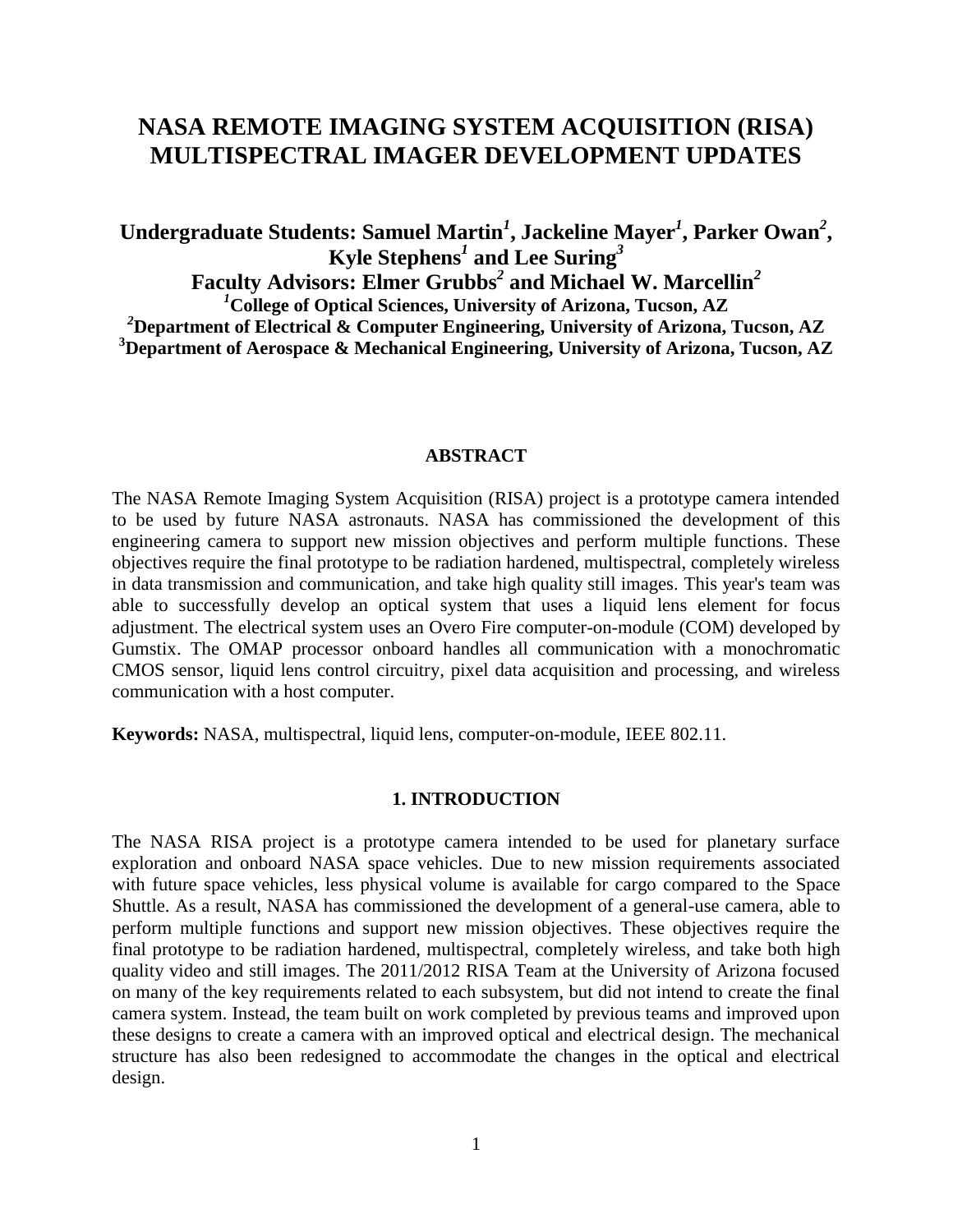## **2. SYSTEM REQUIREMENTS**

The project was broken up into three distinct subsystems: optical, electrical, and mechanical. Requirements were written for each subsystem and are listed in Table 1. In general, requirements focus on optical design criteria, electrical system performance, and mechanical interfaces.

| Table 1. Key System Requirements. |                                                                                                                                                |             |
|-----------------------------------|------------------------------------------------------------------------------------------------------------------------------------------------|-------------|
| $\#$                              | <b>Requirement Description</b>                                                                                                                 | Priority    |
| $\mathbf{1}$                      | The camera system shall have zero moving components.                                                                                           | Must        |
| $\overline{2}$                    | The camera shall meet all optical performance requirements for a minimum<br>of two years in the harsh space environment.                       | Desired     |
| 3                                 | The optical system shall operate within a spectral range of 400 nm to 1100<br>nm.                                                              | <b>Must</b> |
| $\overline{4}$                    | Optical distortion shall be less than 1% from linear for the assembled<br>system.                                                              | Must        |
| 5                                 | The optical design shall include the use of a removable VariSpec electrically<br>tunable multispectral filter (VIS-10-HC-20).                  | Desired     |
| 6                                 | The system shall be capable of displaying still imagery and video at 0.5<br>frames per second minimum on an external computer (5 fps desired). | Must        |
| $\overline{7}$                    | The system shall communicate wirelessly to an external computer within a<br>100 m radius (200 m desired).                                      | <b>Must</b> |
| 8                                 | All electronics shall have the option to communicate with an external<br>computer via USB interchangeably with the wireless system.            | <b>Must</b> |
| 9                                 | The liquid lens shall have complete onboard $I2C$ control.                                                                                     | Must        |
| 10                                | The camera shall be built to interface with multiple optical instruments<br>through a C-mount.                                                 | <b>Must</b> |
| 11                                | Liquid lens control wires shall be internal.                                                                                                   | Desired     |

## **3. RISA HARDWARE DESIGN OVERVIEW**

## **3.1 HIGH LEVEL DESIGN**

Within the optical, electrical, and mechanical subsystems, there are a variety of key components, as outlined in Figure 1. For the optical system, one custom lens design has been implemented using common glasses with radiation-hardened equivalents. For this design, a liquid lens is used for focus adjustment. The selected lens design accommodates an electrically-tunable filter with a 15° full field of view (FFOV). The electrical subsystem is designed using a Gumstix Overo Fire board to interface with a Micron-sensor CMOS/FPGA board, henceforth referred to as the "SC2M8". The Gumstix board is able to relay image data from the camera via Wi-Fi or USB in addition to providing power for liquid lens control. Software has been written to control the Gumstix COM and allow it to interface with the SC2M8 and other elements.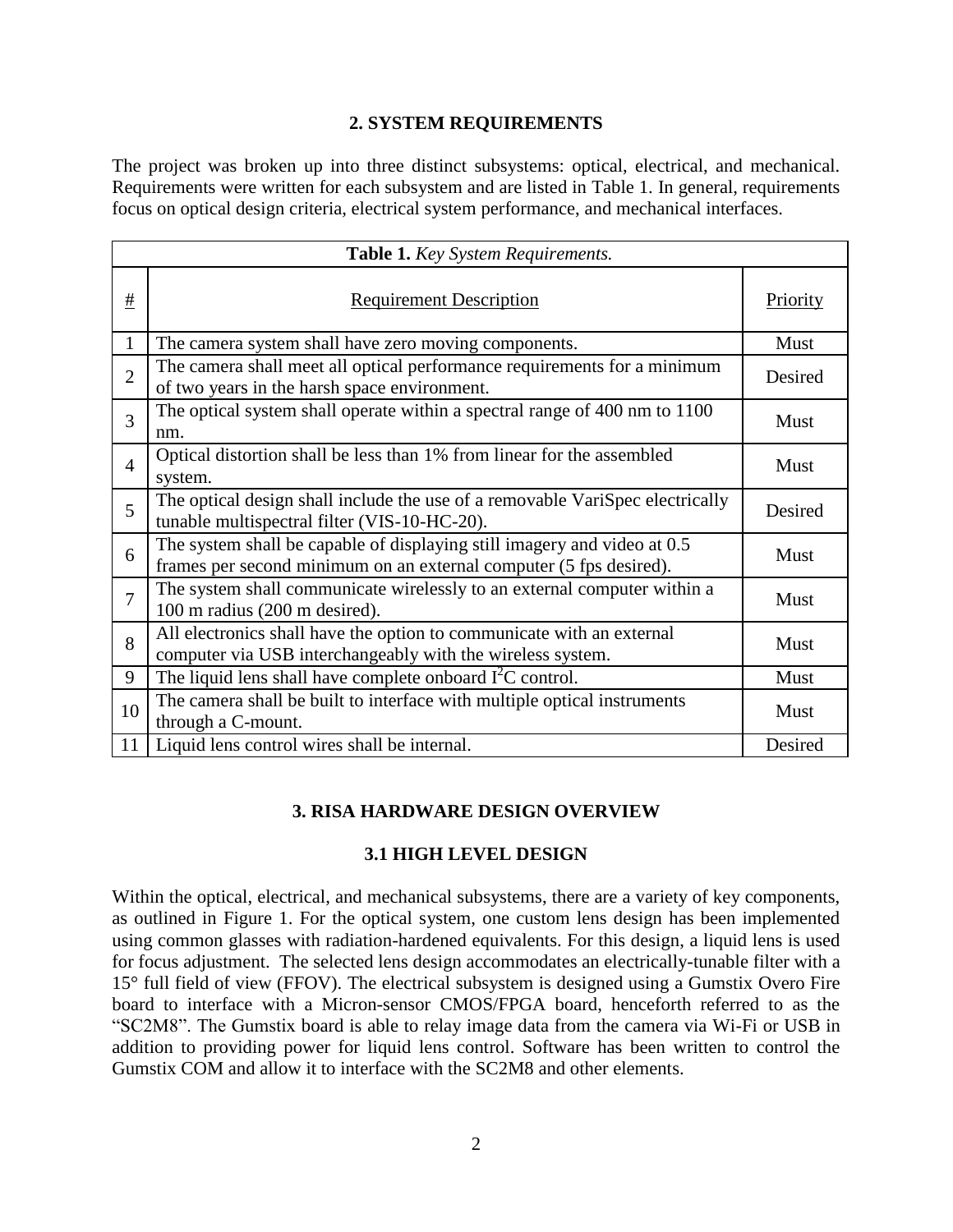

**Figure 1.** *RISA Camera High Level Design Subsystems.*

The mechanical system is built to hold the optical and electrical components. The camera enclosure was machined from 6061-T6 aluminum and has a Type III hard anodized coating. The lens barrel was also machined out of 6061-T6 aluminum and black anodized (Type II). The lens barrel required very tight tolerances to keep the optical elements in place. The electronic boards have been mounted on stand-offs and placed within the enclosure for protection.

## **3.2 OPTICAL SUBSYSTEM DESIGN**

The optical design for this year's RISA prototype was designed using several known parameters. First, an electrically tunable filter was expected to be used with this optical system. The tunable filter used in this design is made by CRi and is a VariSpec VIS-10-HC-20<sup>[1]</sup>. This filter is unique in that it can create a very narrow band pass filter (about 10 nm) through the entire range of 400 nm - 720 nm. The clear aperture of the filter is 20 mm and it has a total optical path length of about 50 mm. The acceptance angle of the filter limits the possible full field of view to 15°. The use of a Varioptic ARCTIC 314 liquid lens for focus adjustment was also expected to be used in this design. Using these known parameters, a design baseline was established, leading to the finalized optical design which is pictured in Figure 2.



**Figure 2.** *2011/2012 RISA Optical Design.*

This optical design was developed while looking at the possibility of using off the shelf lenses in combination with custom elements. As a result, lens 4 (L4) is an off-the-shelf element from Edmund Optics. Unfortunately, the tolerances on the other elements were too tight, preventing off-the-shelf elements from being used. Since the liquid lens is used for focus adjustment, it is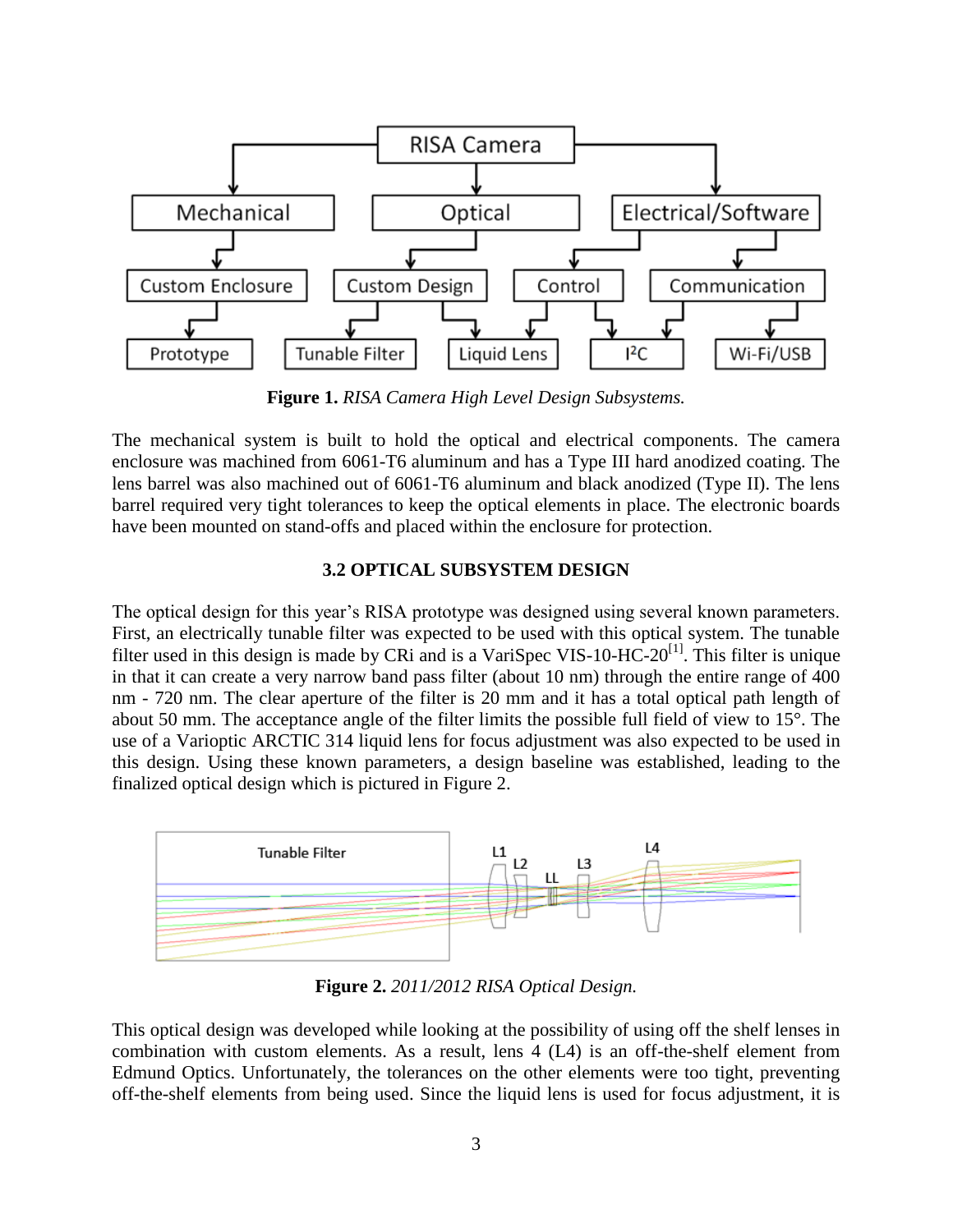placed in the design as the system's aperture stop. In the liquid lens' default position (no voltage applied), the lens design is setup to focus slightly beyond infinity. Applying a voltage to the liquid lens (up to 60  $\bar{V}_{rms}$ ) will allow the optical power to positively increase, allowing focus from infinity to about 10 cm in front of the camera to be achieved. One desired requirement for the optical system involved radiation-hardening the optical components. Early development looked at the options and decided against it due to the long lead time for radiation-hardened glass. However, the final design did use the common equivalents for radiation hardened glasses.

#### **3.3 ELECTRICAL SUBSYSTEM DESIGN**

The electrical subsystem for the RISA camera is required to have wireless communication with a host computer, USB communication with the SC2M8,  $I^2C$  communication with the liquid lens controller, and an optional USB connection directly between the CMOS sensor board and the host computer. Figure 3 illustrates these design requirements.



**Figure 3.** *Electrical System Block Diagram.*

Wireless communication between the SC2M8 and a host computer is done using the Gumstix Overo Fire computer-on-module (COM). Electronic control of the liquid lens is handled by the DriveBoard60 liquid lens control board by Varioptic. This board acts as a slave device on one of the Overo Fire's  $I^2C$  busses. The CMOS sensor board includes a USB/serial converter allowing it to connect to a USB host port on the Overo Fire where it communicates as a serial device. Inside the RISA imager the circuit boards are organized into the "Electronics Stack," shown in Figure 4. The top layer of the stack houses the Overo Fire COM mounted to the Gumstix Tobi breakout board. The middle layer is the  $I^2C$  bus where all devices on the  $I^2C$  bus are mounted. Signals from the Overo Fire come in to the 4 pin connector on the left side of the board. The lowest layer of the stack is the power regulation circuitry. This aspect of the system was not a required aspect of this year's project, but it was included for future development.

The RISA team was supplied with a CMOS sensor and accompanying circuitry that had been previously developed for use on the RISA camera. This module is called the SC2M8. The SC2M8 contains a Micron MT9M001 CMOS sensor, memory modules, serial/USB adapter, and an FPGA to facilitate communication between these components.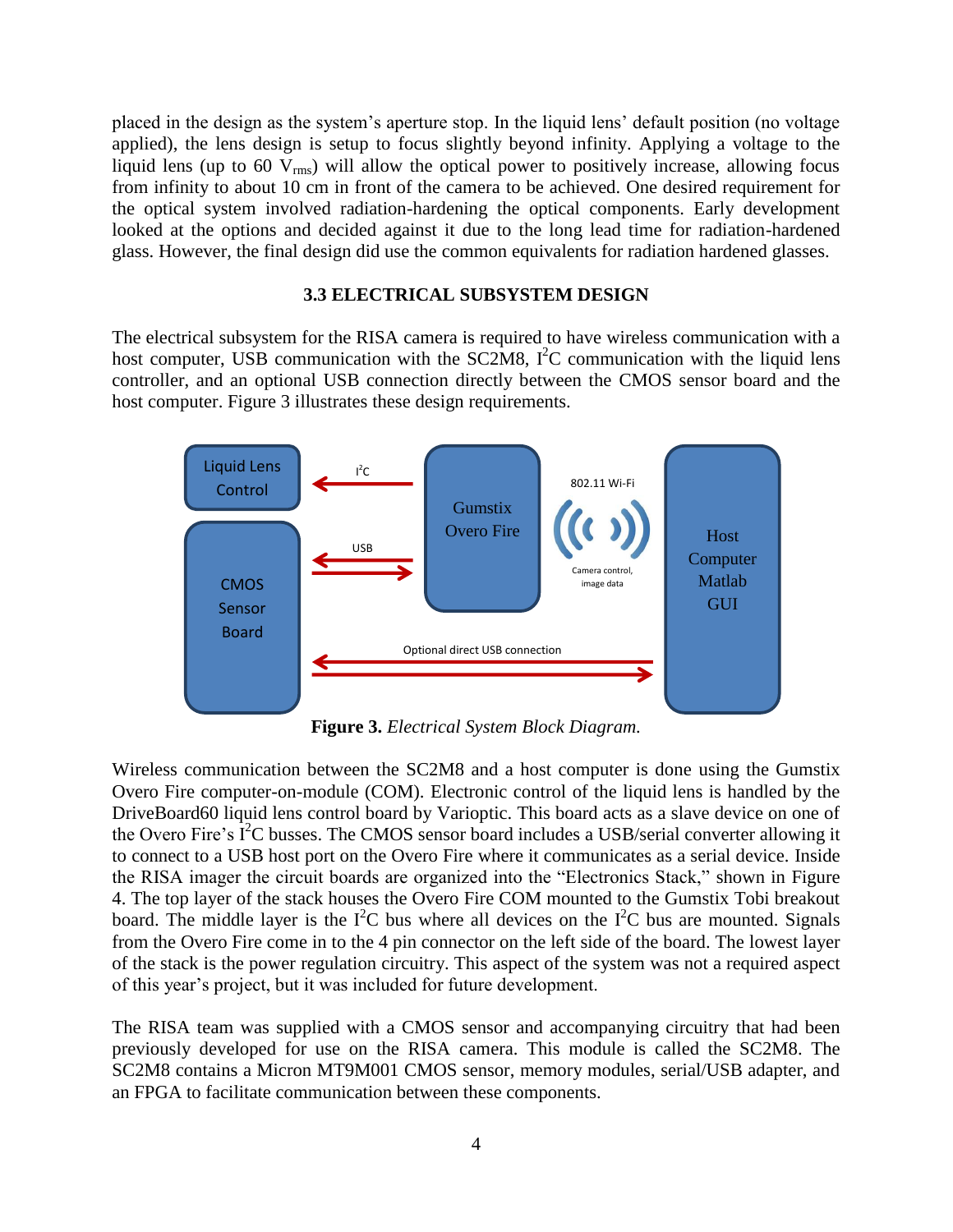

**Figure 4.** *Electronics Stack for the RISA Camera.*

The Overo Fire, produced by Gumstix, is a computer-on-module designed around the Texas Instruments OMAP3530 processor<sup>[2]</sup>. It includes a Wi-Fi module, power regulation chip, and connectors to access the capabilities of the OMAP3530. The Overo Fire module is mounted to a Tobi breakout board (also produced by Gumsix) that gives easy access to USB, a serial console port, and  $I^2C$ . The OMAP3530 is an extremely powerful processor that can be programmed to run a variety of embedded operating systems, including Angstrom, Android, Windows CE, or any other custom build of Linux designed for use with that processor. The RISA imager employs an Angstrom console image prebuilt by Gumstix for use with their products. The key components of this operating system that the RISA imager uses are Wi-Fi for communication with the host computer, drivers for the FTDI USB/serial module on the SC2M8, and kernel drivers for easy access to the  $I<sup>2</sup>C$  bus.

Adjusting the focus on the embedded liquid lens requires applying an AC signal to the edge of the liquid lens. Varioptic makes a small circuit board called the DriveBoard60 that reads digital input over  $I^2C$  and adjusts the AC signal applied to the lens. There are two main components on the DriveBoard60: a digital-to-analog converter (DAC) and a liquid lens driver IC. The DAC is the LTC1663 and can output a voltage between 0 and 2.5V based on a digital input on the  $I^{2}C$ bus. The liquid lens driver IC is the DLL3A made by the Durel Division of the Rogers Corporation. This IC takes the analog output from the DAC and boosts it to a high voltage AC signal that shapes the liquid lens for focus adjustment. This output can range from around 13  $V_{AC}$  to around 72  $V_{AC}$ . Thus, a digital input to the DAC will result in an adjustable signal output to the liquid lens. Programs written in C running on the Overo Fire communicate with the  $\overline{I}^2C$ bus and allow the user to change the liquid lens curvature.

The  $I^2C$  protocol dictates the use of 2 wires for data transfer: serial clock (SCL) and serial data (SDA). These two wires, along with ground (GND) and a +5V rail are all accessible on a header on the Tobi. Wires were soldered to the header pins corresponding to these signals, which terminate in a 4-pin connector that plugs in to the  $I^2C$  layer of the electronics stack. The  $I^2C$ communication protocol dictates that each device on the bus has an individual address. Programs communicating with a certain device on the bus must first transmit the address of the desired device before reading/writing data. This procedure simplifies wiring because all devices can be located on the same bus. For the RISA electronics, the only device on the bus is the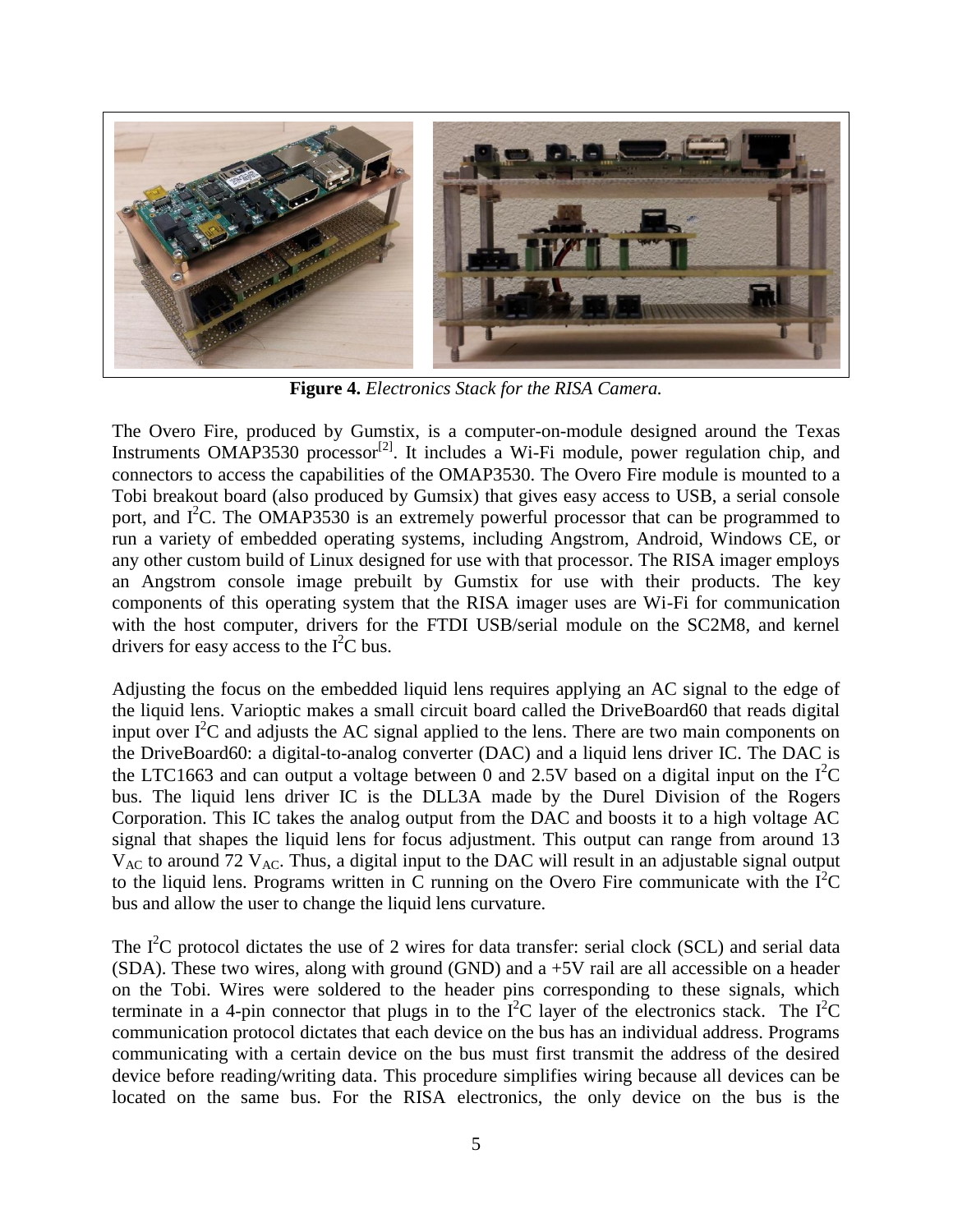DriveBoard60 liquid lens controller, but the hardware architecture is easily scalable if other  $I^2C$ devices are to be included in future designs. There is extra space on the  $I^2C$  layer of the electronics stack that could accommodate additional devices.

Since the liquid lens is buried inside the lens barrel, a method had to be devised to get the control signal to it. The team chose to use a flex cable sold by Varioptic that sandwiched the lens between two circular traces on a flexible printed circuit. The wires are routed away from the lens, through a plastic sleeve and terminate at a pair of concentric copper rings around the C mount. A pair of spring contacts mounted to the enclosure press against the copper rings as the lens barrel is screwed on. Figure 5 shows the concentric copper rings on the lens barrel and the corresponding spring contacts on the enclosure. These spring contacts are embedded to prevent shorting from any other C-mount lens that may be attached.



**Figure 5.** *Lens Barrel and Enclosure Showing Liquid Lens Electrical Contact Points.*

The output of the DriveBoard60 is connected to the spring contacts inside the enclosure. Once the lens barrel is attached to the enclosure, the copper rings press against the spring contacts causing the liquid lens to be electrically connected to the DriveBoard60. This configuration allows full focus control for the optical system.

## **3.4 MECHANICAL SUBSYSTEM DESIGN**

The camera enclosure was machined out of aluminum and provided the interfaces for the electrical and optical subsystem. The lens barrel assembly (pictured in Figure 6) is composed of two aluminum lens barrel components (A, B), front and rear stainless steel threads (C, D), aluminum retainer rings (R1, R2), a plastic sleeve (E), and steel fasteners. Adhesive was used in place of retainer rings for some of the lenses due to space and tolerance limitations. All aluminum components were black anodized. Figure 7 shows the assembled camera system with the custom enclosure and lens barrel assembly.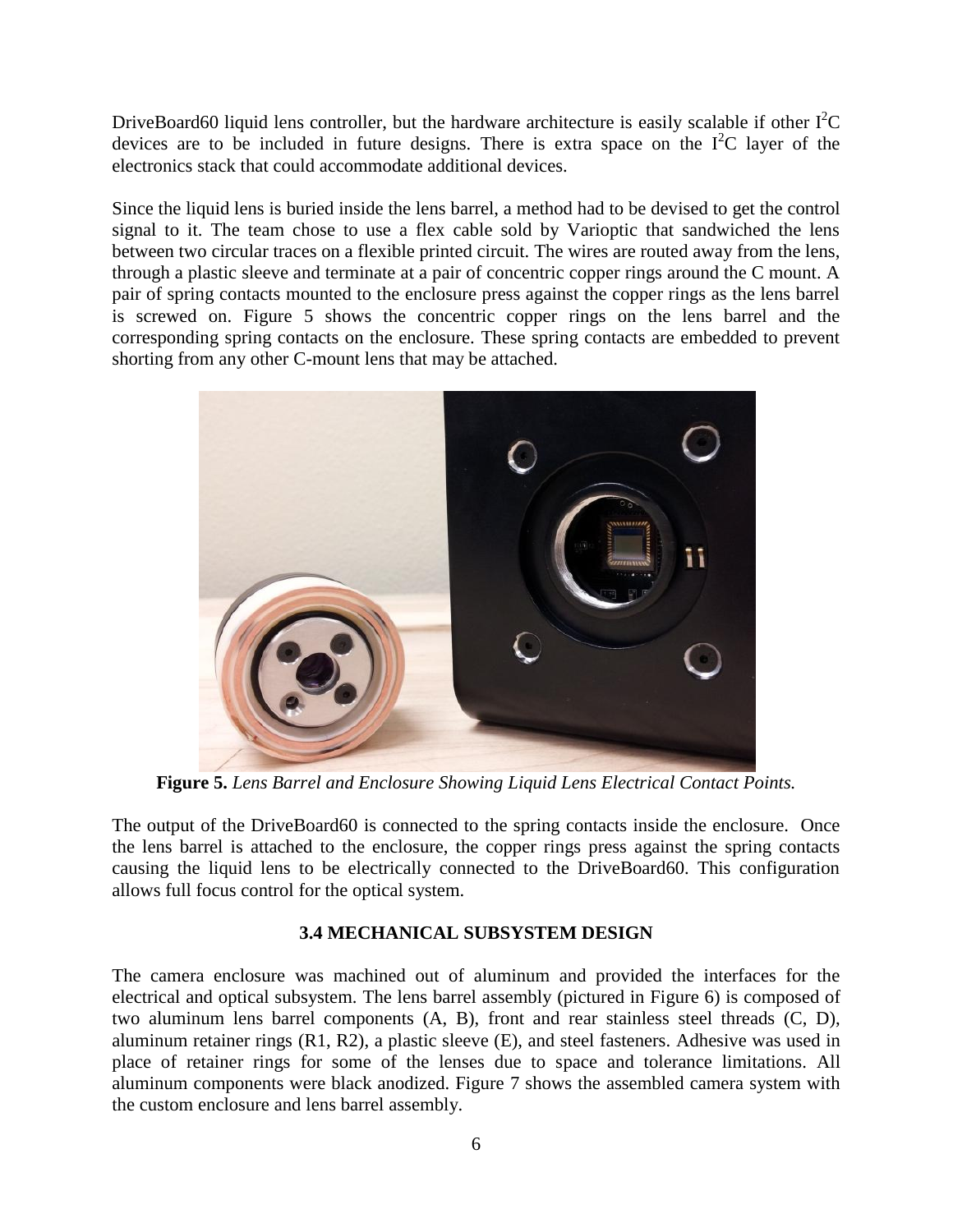

**Figure 6.** *Lens Barrel Annotated Design.* **Figure 7.** *Integrated RISA Camera with*



*Anodized Enclosure.*

## **4. SOFTWARE DEVELOPMENT**

To provide the user with a relatively simple interface with the RISA camera, a MATLAB GUI was created. The MATLAB GUI allows the user to connect with the RISA imager, control camera functions like setting the exposure and changing lens focus, and acquire images.

The MATLAB GUI uses four different programs on the Overo Fire to interact with the camera. The first program is *SC2M8 set registers*. In this program, the user can set the exposure setting, where "exposure" is an integer between 0 and 16383 (0 to 3FFF) that sets the integration time register on the MT9M001. This value corresponds to an actual exposure time between 0 and around 1.7 seconds. This program looks for a device called "ttyUSB0" in the /dev directory and connects to it. The "ttyUSB0" device represents the SC2M8 attached to the USB port on the Tobi breakout board. The program then communicates with the SC2M8 to set registers.

The second program is *SC2M8\_get\_image\_png* which connects to the SC2M8, reads an image, compress it to a PNG file, and saves it to the Overo Fire memory as an iterative filename.

The third program is *driveboard60\_send\_value* which is used to set the liquid lens voltage using an integer value between 0 and 1023. This program connects to the  $I<sup>2</sup>C$  bus on the Overo Fire that the DriveBoard60 is connected to and writes a series of data bytes. The Gumstix Overo Fire kernel used includes drivers for the  $I<sup>2</sup>C$  busses on the OMAP3530. These devices show up in the /dev directory as /dev/i2c-1 and /dev/i2c-3. I2c-2 is reserved for internal components. The DriveBoard60 is connected to i2c-3, which can be opened in the kernel like a serial device which can then be written to and read from using the read() and write() functions.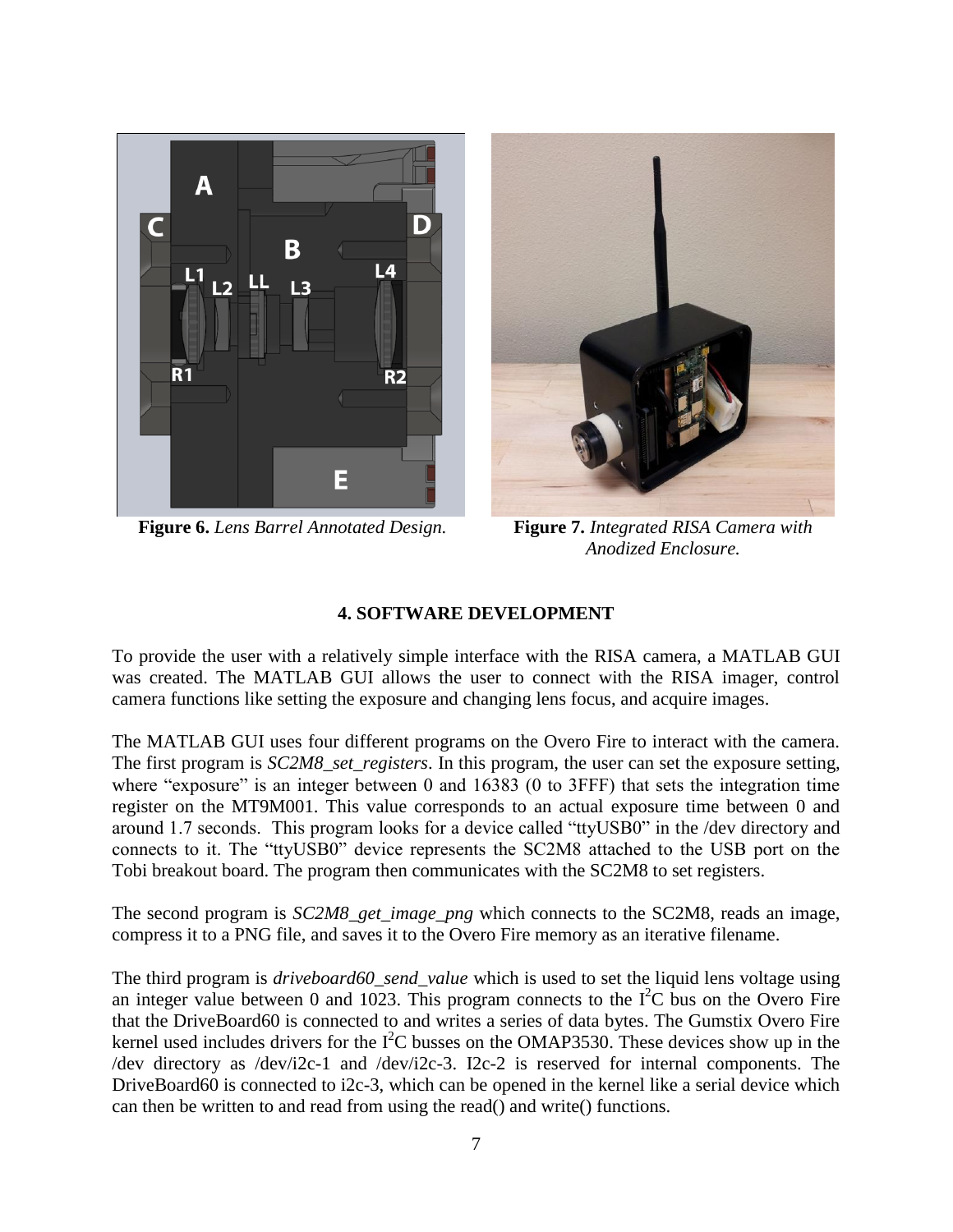The last main program used is *read\_fuel\_gauge* which communicates with the Sparkfun LiPo Fuel Gauge to read the voltage and state of charge of the battery. The final design didn't end up using a battery for power, but it was tested using various setups that did use the battery. When the battery voltage is attached to the LiPo Fuel Gauge, the program will return a measured battery voltage, and a state of charge given as a percent calculated based on a proprietary formula built into the chip.

The programs on the Overo Fire were written in C and compiled for the ARM architecture using a Gnome development desktop image on a second Overo Fire COM<sup>[3]</sup>. By connecting a mouse, keyboard, and monitor to the Tobi breakout board, the Geany editor can be used for native programming. This process allows files to be compiled directly on the Overo Fire with gcc, also letting the user test to see if it works before copying it over to the Overo Fire module in the camera. One of the programs uses PNG compression algorithms, so it was important to make sure the PNG library was installed on the Overo Fire before compiling. Another option is to cross compile them from a different architecture and then copy them over, but this process was found to be more difficult than compiling them natively using the Gnome development image.

The RISA imager is configured to automatically connect to a Wi-Fi network with a static IP address. This task was accomplished by modifying the file /etc/network/interfaces on the Overo Fire COM. This file is automatically read on boot to configure network connections.

## **5. SYSTEM LEVEL TESTING**

The Mars Desert Research Station (MDRS) is a simulated Martian habitat run by the Mars Society near Hanksville, Utah<sup>[4]</sup>. Crews of six individuals visit MDRS for two week rotations where they perform engineering or scientific research, all while simulating living on Mars. Given the future expected use of the RISA camera, the team felt that MDRS would be an ideal location to perform system level performance testing. The five individuals on the 2012 RISA team lived at the research station for two weeks in April 2012 serving on Crew 117. At the research station (pictured in Figure 8) the crew is able to use a two-story 8 m diameter habitat, a greenhouse, and a small observatory. ATVs are provided for Extra-Vehicular Activities (EVAs).



**Figure 8.** *Mars Desert Research Station.*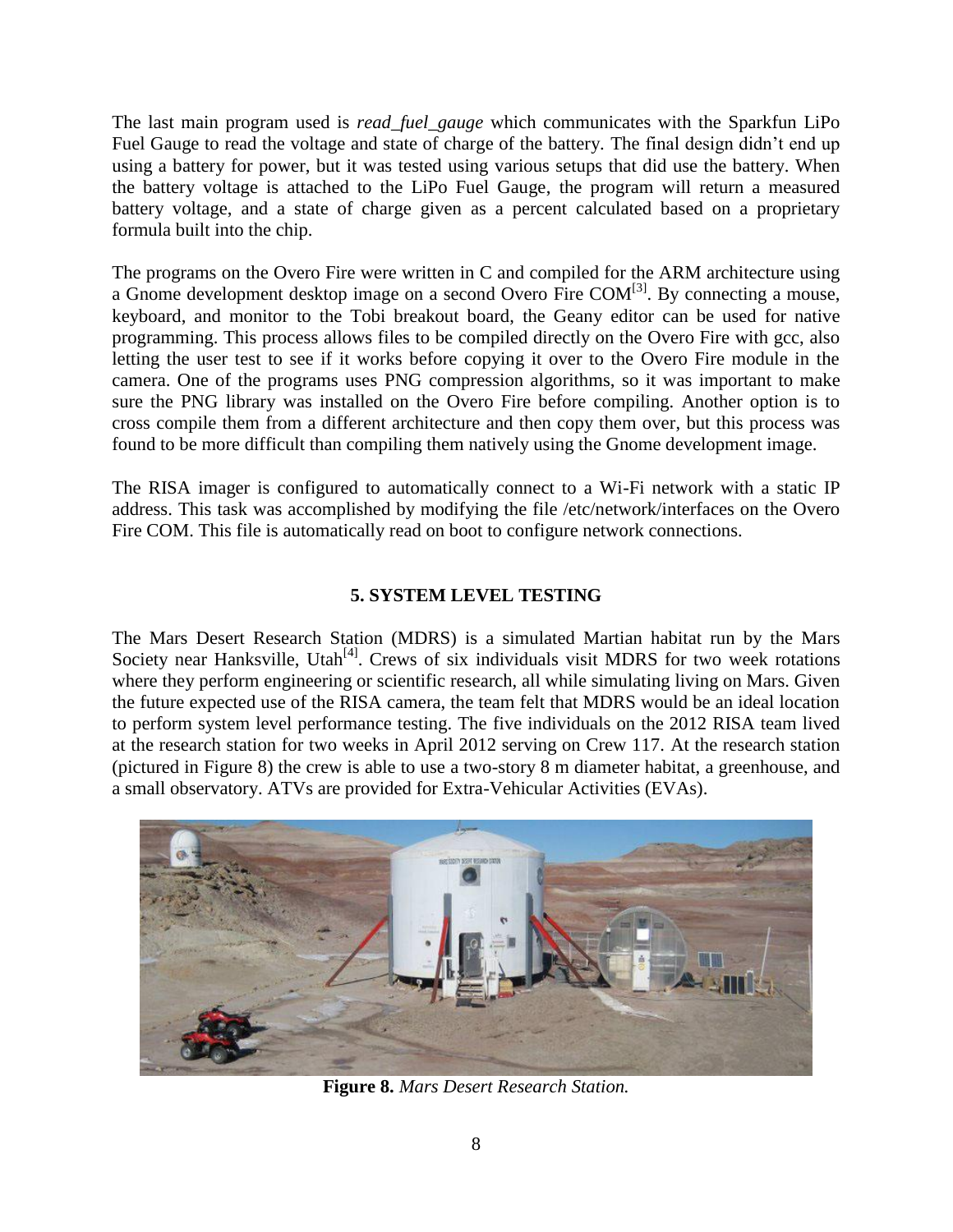The RISA team established five project goals that would be worked on while the team was at MDRS. These goals included: multispectral imaging using the VariSpec electrically tunable filter, geological identification of unique features at MDRS, atmospheric water vapor monitoring, greenhouse plant health monitoring, and general system level functionality tests.

Healthy plants have large amounts of chlorophyll which is a strong absorber of blue and red wavelengths. However, chlorophyll is a poor-absorber of green and near infrared (NIR) light. More specifically, at NIR wavelengths, healthy plants with large quantities of chlorophyll will appear very bright because of the reflected NIR light while unhealthy plants will look dark. This phenomenon is pictured in Figure 9 using the RISA camera.



**Figure 9.** *NIR (left) and Visible (right) Pictures of Plants .*

If the RISA camera were to be used for greenhouse monitoring, the camera would have the ability to image plants each day, tracking plant health and giving scientists the ability to perform remote monitoring as needed. To demonstrate the camera's ability to perform different engineering-related functions, the RISA camera was also used to document water levels in the MDRS water tanks. Figure 10 clearly shows the water level present through the water tank at MDRS in this NIR image.



**Figure 10.** *NIR Image of MDRS Water Tank Level.*